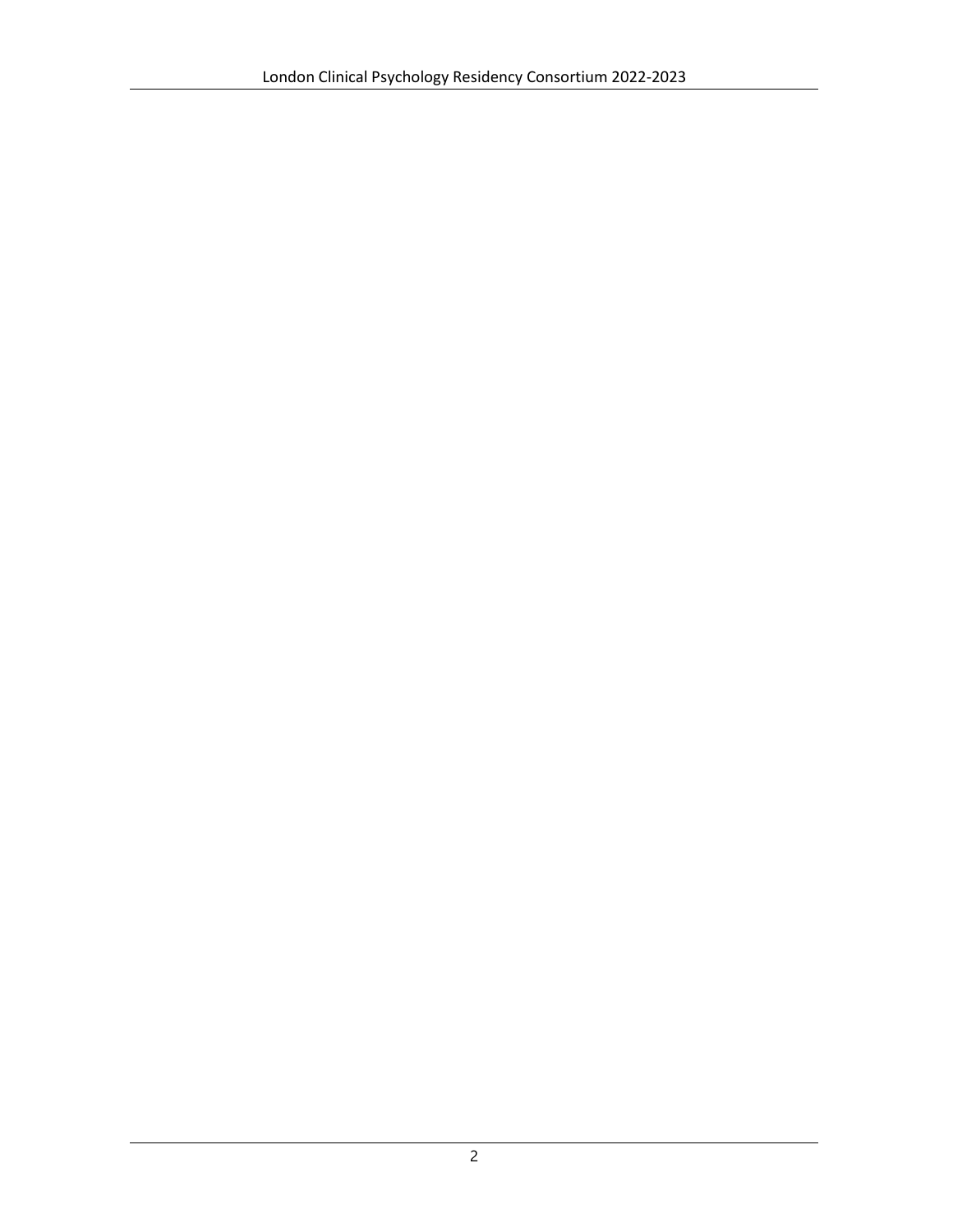# **LONDON CLINICAL PSYCHOLOGY RESIDENCY CONSORTIUM**

# **Consortium Response to COVID-19 Pandemic**

At this time, it is not known what impact the ongoing COVID-19 pandemic may have on the 2022- 2023 training year. Although training takes place in our various Consortium partner agencies over the year, all residents are paid employees of our host agency – London Health Sciences Centre (LHSC) – and are considered essential workers. No residents were redeployed in the 2019-2020 or 2020- 2021 training years, but all LHSC employees could potentially be redeployed to other roles in the hospital (within their competence) if such measures were deemed necessary. Otherwise, residents followed the policies and procedure of the organization where their training rotations took place, and some policies vary across the Consortium.

In 2020 and 2021, at some partner agencies (London Health Sciences Centre, St. Joseph's Health Care London) residents worked primarily on-site in their offices – although some services allowed staff to work remotely off-site. At other agencies, staff (including residents) conducted much or most work remotely from home (i.e., Child and Parent Resource Institute; Vanier Children's Mental Wellness; and Mental Health Care, Health and Wellness at Western University). In 2021, staff and residents working on-site were able to provide some in-person services to inpatient and some outpatient populations. Telehealth services (telephone, videoconference) have been in place since summer 2020, both for those working on-site in Consortium organizations and off-site/from home. Across sites and rotations weekly resident didactic seminars were conducted virtually for most of 2020-2021 (some in-person didactics took place in September and October, 2020) and will continue for at least part of the 2021- 2022 training year.

At the writing of this brochure several outpatient-based programs continue to provide remote services and/or a 'hybrid' model (i.e., some remote and some in-person), and some organizations continue to have staff work remotely off-site for at least part of their work week, whereas others have all staff (including residents) work on-site for in-person or virtual/telepsychology services to clients. This may or may not be the case in 2022-2023, but it is possible that at some partner agencies will continue to allow remote/off-site work for at least part of the training year while others will require staff (including residents) to work on-site, even when providing telehealth services. As a result, please be advised that some of the descriptions of the training experiences in our brochure may be affected by ongoing disruptions and/or by federal, provincial, and partner organizations' regulations/policies that may change in response to the ongoing global COVID-19 pandemic. Some rotations may be modified or become unavailable. Over the year, residents may be involved with in-person contact, telehealth services (telephone and/or videoconferencing), or a combination of those activities. Residents may work on-site or remotely, and on-site care may require use of Personal Protective Equipment (PPE; e.g., masks [most often], gowns and/or gloves [less common]). Because of strict policies at some organizations, when residents are working remotely off-site they will need do so while remaining in province of Ontario (and typically be within commuting distance as many partner organizations will likely require at least some or all work-hours to be at the organization in London). Weekly didactic seminars may also take place remotely (videoconferencing). Our Consortium remains committed to providing the best training in Clinical Psychology we can to help residents achieve their core competencies and goals, while following appropriate health and safety directives. Should disruptions to rotations occur in the future, current and potential residents will be informed either directly and/or through our residency website.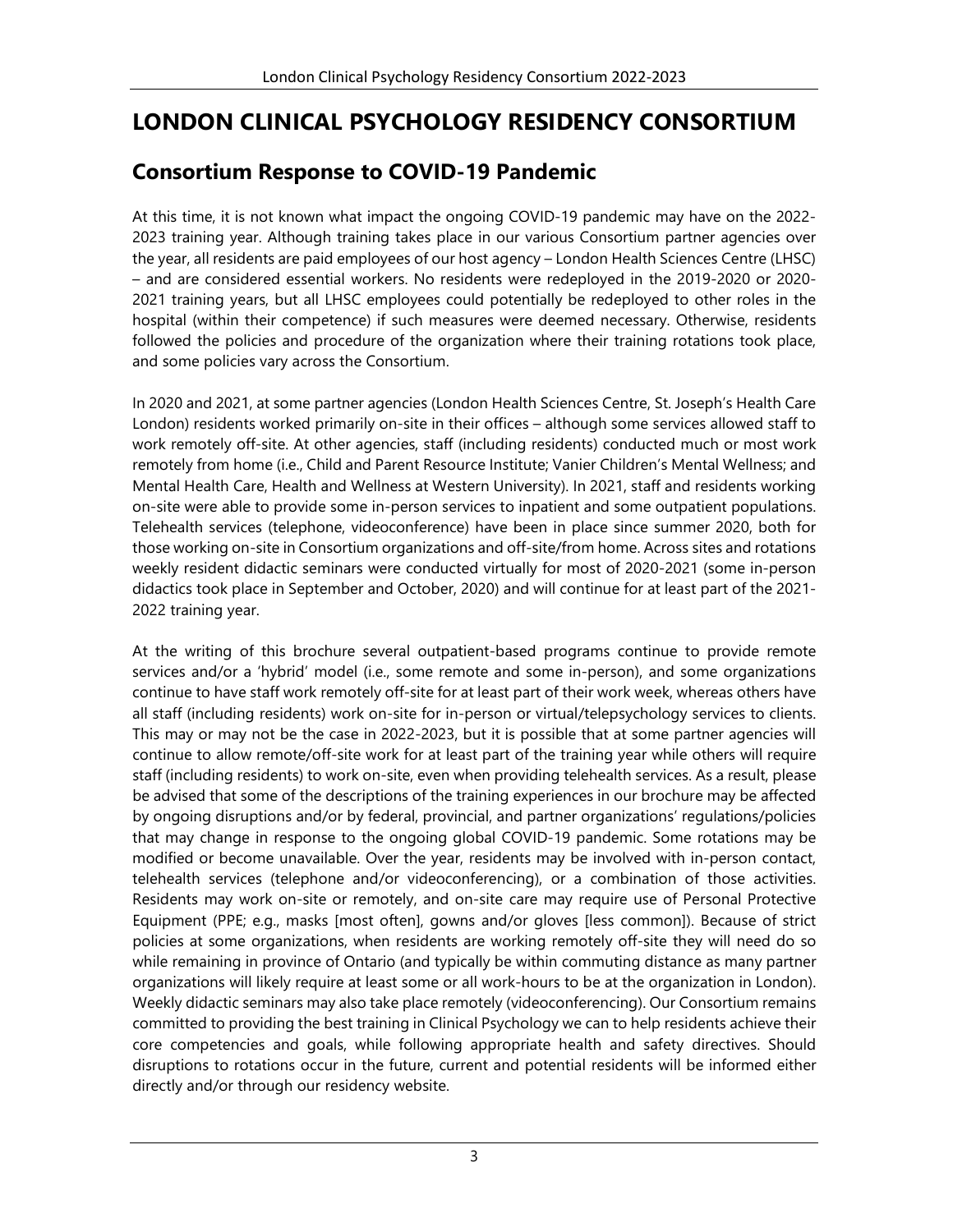# **Philosophy of the Residency Program**

The London Clinical Psychology Residency Consortium emphasizes clinical service, teaching, and research. The aim of the program is to prepare residents for post-doctoral supervised practice in psychology, particularly within the health care system. This aim is pursued through the identification of individual interests, enhancement of strengths, and broadening areas of clinical interest and skill. Professionalism is enhanced through the development of strong interpersonal and communication skills, time management strategies, and an overall positive sense of professional self and identity.

While clinical training is emphasized, the scientist-practitioner model serves as the philosophical basis for clinical practice, as well as educational and research endeavours. In line with the goals outlined in the Gainesville Manifesto of 1990, the aim of the scientist-practitioner model is to integrate science and practice, and to facilitate career-long integration of investigation, assessment, intervention, and consultation. Psychology Staff at the Consortium Sites endeavour to maintain both an empirical basis to their clinical practice and clinical relevance in their research.

The Consortium views the program as a pre-requisite to the awarding of the doctoral degree. As a result, we support a model of training in which the predoctoral clinical residency must be completed before the doctoral degree is conferred.

# **Goals of the Residency Program**

Consistent with the philosophy of the London Clinical Psychology Residency Consortium's program, we continually strive to meet seven goals for the program.

#### **1) To provide all residents with a broad-based training in clinical psychology**

To develop each resident's competence in assessment, diagnosis, case conceptualization, intervention, and consultation, each resident is expected, through the combination of Major and Minor Rotations, to have a breadth of training experiences. Efforts are made for each resident's individualized training plan to include breadth of training in four domains: i) age groups, ii) theoretical models, iii) patient populations (including both inpatients and outpatients), and iv) service experiences.

#### **2) To increase residents' awareness and sensitivity of individual differences, including multicultural issues**

To address the need for sensitivity and skill regarding complex dimensions of diversity including health status, language, socio-economic status, ethnicity, religion, race, sexual orientation, and cognitive impairment, our Consortium includes both didactic and experiential components. All residents participate in a series of monthly, 90-minute "individual differences seminars" (in addition to the weekly clinical/professional seminar series). As well, rotation supervisors monitor their residents' caseloads and, where possible, assign cases that will broaden residents' awareness and sensitivity related to individual differences, including cultural issues.

When language translation or interpretation services are necessary for effective communication to occur with a patient, each organization ensures that appropriate efforts are made to locate an interpreter. If a resident is aware of a language barrier, he or she may access one of the site's professional interpreter resources. Consortium staff can access interpretation services, for scheduled and urgent/emergent appointments, for over 60 languages including sign language service for American Sign Language.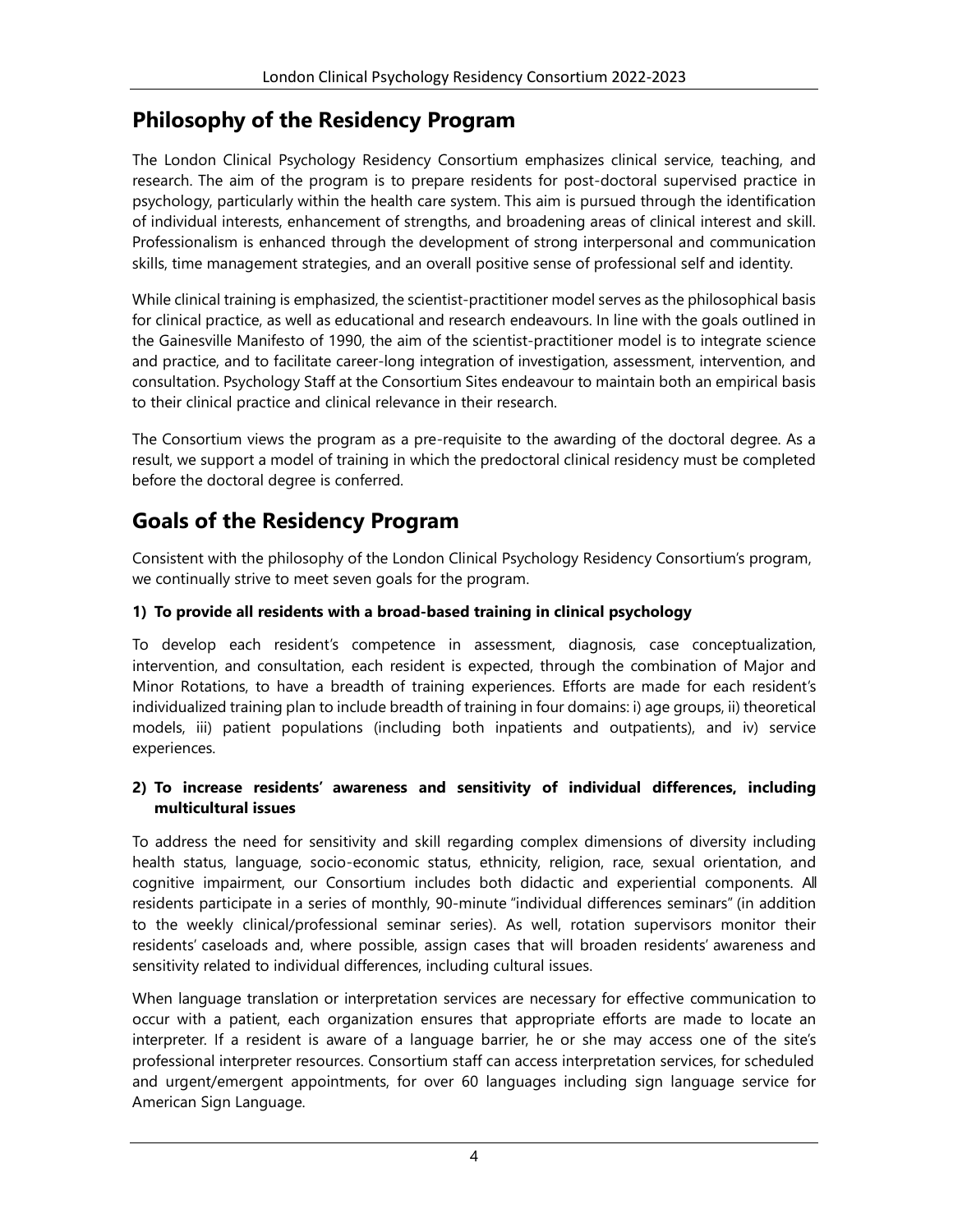#### **3) To facilitate the consolidation of residents' professional identities as psychologists**

Residents are regarded as "junior colleagues." As such, residents are highly involved in setting their training goals and objectives and are considered valued members of the profession of psychology at each of the Consortium Sites. Residents receive the same benefits allotted to permanent staff members and serve as active members on our Consortium Committee. Residents have opportunities to access the organization's resources, attend professional development events, and participate in profession activities. They are typically assigned a primary office at their Consortium Site. Offices are equipped with voicemail as well as a networked computer. Overall, they are treated in a manner similar to Psychology Staff.

All Psychology Staff in each Consortium Site are encouraged to participate in the Consortium by serving as role models and by discussing a wide range of professional issues with individual residents as opportunities arise.

At the beginning of the year, residents are given a set of materials relating to the ethics and standards of practice of psychology in Ontario. Residents have access to relevant resources including all legislation, professional standards, and guidelines identified by the College of Psychologists of Ontario as relevant to their members. During the course of their year with us, residents participate in a number of seminars dealing with the standards of professional practice for psychology in Ontario. Also, ethics and professional issues are integrated into the discussions in the other seminars, and ethical issues and questions are discussed in supervision as they arise in the residents' clinical work.

*Note: since 2020, Consortium partner agencies had different responses to the COVID-19 which may or may not be the same for 2022-2023. For some agencies, staff continued to work on-site in their offices with physical distancing and PPE as appropriate, whereas other agencies arranged for staff (including residents) to work remotely. In 2022-2023 for some rotations, patient/client care may be in-person, conducted through telephone/videoconferencing, or both.* 

#### **4) To facilitate the development of skills in providing patient-centred care as part of an interprofessional health care team**

We recognize that all students in health care must learn to be members of patient-centred interprofessional teams. Through practical experience and training in interprofessional care, it is the aim of the program that residents will further develop a sense of their own professional identity, develop a greater knowledge and appreciation of the role of other professionals on a health care team, learn to effectively collaborate around the needs of patients with fellow team members, learn to communicate with fellow team members on issues of patient care and interprofessional practice, develop a greater knowledge of the skills that support interprofessional health care team functioning, and increase their understanding of the potential for enhanced outcomes in care delivery through collaborative interprofessional care.

We work at facilitating this development through both didactic and practical opportunities. Each year, at least one seminar is specifically devoted to issues of interprofessional collaboration and consultation and these issues are discussed in a number of other seminars. Also, we aim to have residents work as members of at least one interprofessional patient-centred care team and to consult with at least one other team. Issues and questions relating to interprofessional care also are discussed in supervision as they arise in the residents' clinical work.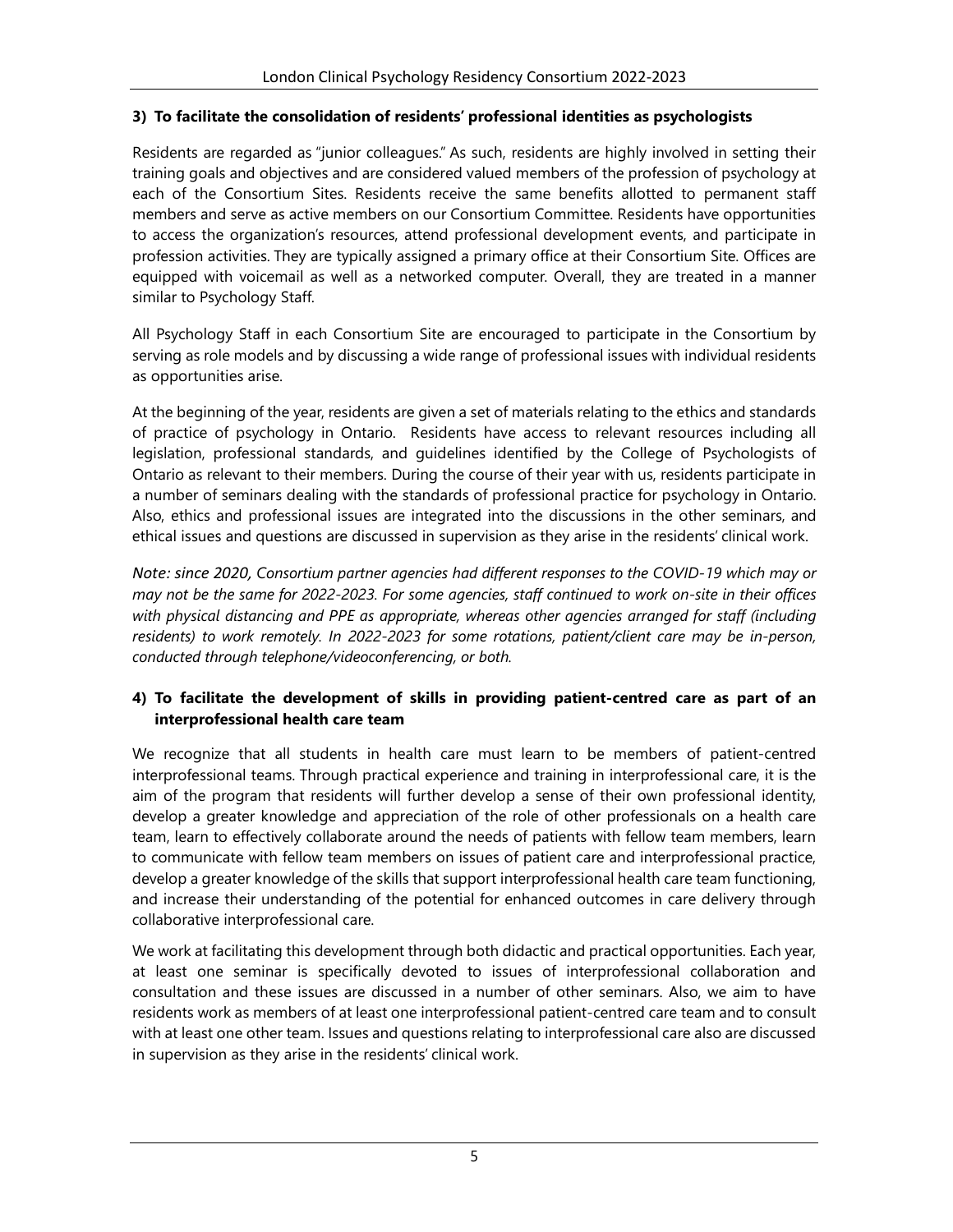#### **5) To facilitate residents' integration of research into their professional role**

Consistent with the scientist-practitioner philosophy of the Consortium, residents are expected to incorporate an empirically based, or research informed approach in their development and delivery of clinical skills. This approach should involve various "scientist-practitioner activities" as appropriate to the clinical setting. Scientist-practitioner activities are defined broadly. Some examples include conducting an internet search on a clinical issue; conducting a literature search regarding a diagnosis, assessment measure, or intervention technique; conducting a literature review on a clinical topic; identifying or developing an empirically based assessment or intervention; identifying or using appropriate pre-post measures to assess change; using a single case design; or developing a group intervention. Other scientist-practitioner activities include knowledge transfer, such as case presentations, consulting with staff from other disciplines, and presenting at rounds. Other examples include program evaluation activities such as conducting a needs assessment, or engaging in program development, program evaluation, or logic model development (designing, participating in an ongoing evaluation, or both). Scientist-practitioner activities may also include participation in formal REB-approved research activities, such as analyzing information in an existing database, participating in an ongoing study, or presenting research findings. Depending on the location and the project, the resident may be asked to present findings to relevant stakeholders and staff within the organization.

To further support the integration of research into the professional role of a psychologist, all residents participate in a series of regular (approximately bi-weekly), 90-minute research/individual differences seminars (in addition to the weekly clinical/professional seminar series), with attendance at both series being a requirement of the residency program. These seminars are aimed at the development of knowledge and critical thinking skills regarding the integration of science and practice. Sample topics include "*Program Evaluation,*" "*Geropsychology"* and "*The Scientist-Practitioner Model*". All residents are also expected to pursue scientist-practitioner activities in both Major Rotations.

Sites are not usually able to provide financial support for research activities, but some exceptions may occur. Residents also have access to the organization's computer network in their primary work space. This allows residents access to software for word processing, as well as searches of journals and the Internet. All residents have full access to both their Consortium site's libraries and the libraries at Western University where they may borrow journals and books, order journal articles from other hospitals and universities, and perform computer searches of psychology journals. Similarly, each Consortium member organization subscribes to journals that are available to residents. Many staff also subscribe to journals and keep private libraries of texts and journals that residents may borrow.

As noted above, the Consortium facilitates access to the library resources at Western University. With the permission of the residents' home university, arrangements are made with the Department of Psychology at Western University to classify each resident as a visiting graduate student. With this status, they are allowed access to university resources (with the exception of taking courses for credit).

This includes access to the university library system that offers more than 11 million items in print and electronic formats, as well as links through the online catalogue to tens of thousands of digital resources. Through Scholars Portal, an Ontario Council of University Libraries initiative, Western University is able to access millions of articles from various full text scholarly journals.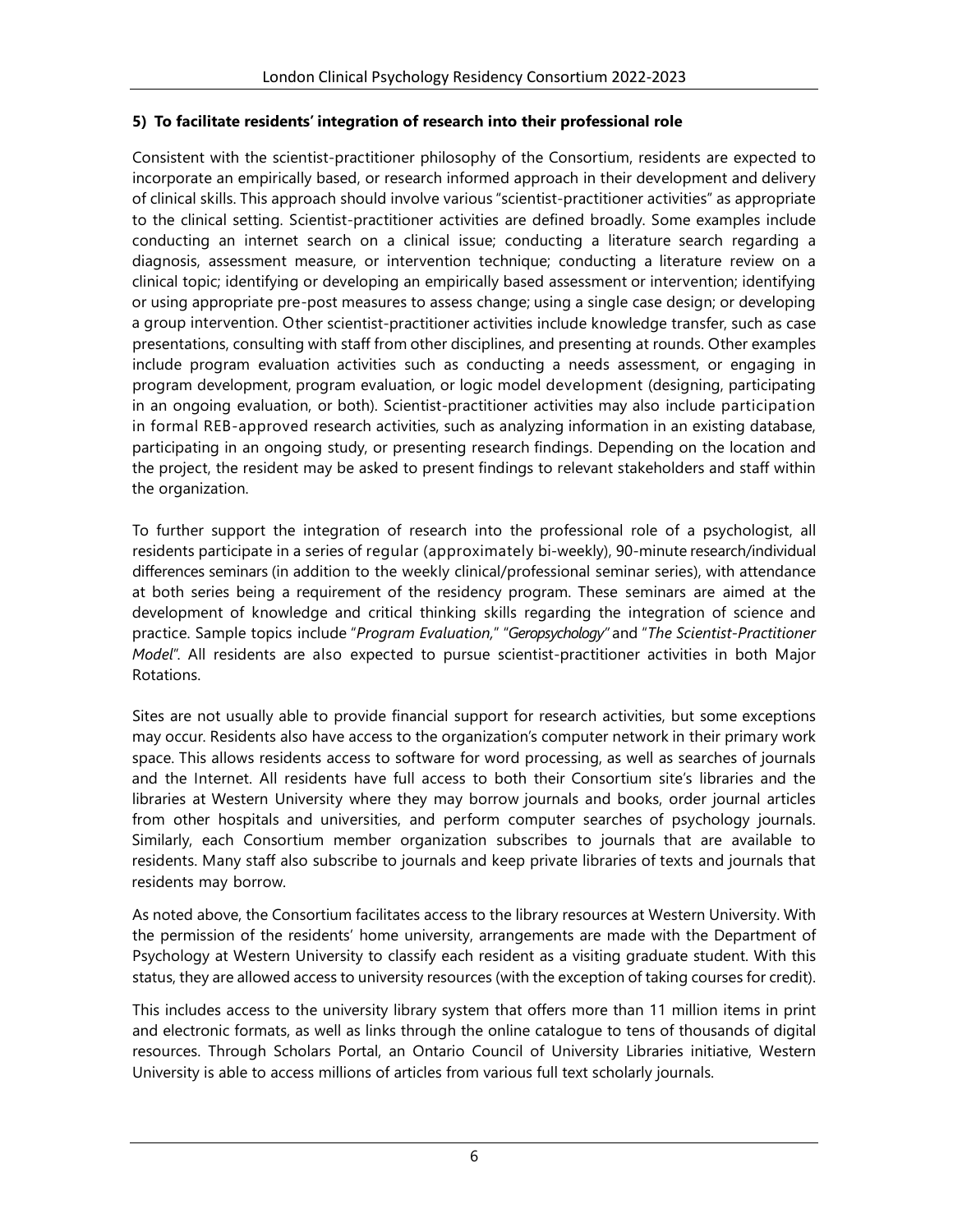#### **6) To integrate consideration of supervisory issues into all components of the predoctoral residency program**

Staff adopt a "developmental" model of supervision, matching the resident's level of competence and confidence with appropriate levels and types of supervision. Supervision activities are individualized to each resident's specific training needs and entry-level skills. In areas where the resident has little experience, supervisors may take a more "hands on" approach to training, and may include directed readings, modelling, co-therapy, observation, and feedback in their supervision activities. At some sites facilities are available for video recording, and each resident has a portable recorder to be used for audio recording clinical services for later review and feedback. As a resident's competence grows, supervision will become more consultative and collaborative. Each resident receives on average a minimum of four hours of supervision by psychologists per week including at least three hours of individual supervision. Most residents receive additional supervision beyond the minimum.

Psychologists working in health care settings appreciate that clinical supervision of students, junior colleagues, and unregulated staff is a significant professional responsibility. Our training program is also designed to introduce residents to the conceptual, practical, professional, ethical, and interpersonal aspects of clinical supervision. Residents participate in didactic seminars devoted to supervision issues. To increase their knowledge of supervisory styles and models, residents sometimes may have the opportunity to supervise practicum students from Western University. In addition, Neuropsychology Track residents are often provided with the opportunity to collaborate with psychometrists.

#### **7) To maintain the receptivity to feedback from the residents regarding all aspects of their training program**

We recognize that the Consortium must continue to grow and develop. Feedback from residents, both during and after their training, is essential for this growth and development to take place.

Feedback is important during the course of the year. In order for residents to receive the maximum benefit from their training, they must feel comfortable providing feedback to supervisors. Feedback is provided both formally and informally to rotation supervisors and in meetings with the Director of Clinical Training and Track Coordinators. Feedback is also received from the residents on the London Clinical Psychology Residency Consortium Committee (each resident rotates through this Committee over the year) and through the evaluation forms that residents complete both during the course of the year and at the completion of the residency. As well, residents are given the opportunity to rate the extent to which they believe Consortium Staff have been receptive to the feedback they have received.

To ensure that this feedback is as open as possible, policies are in effect that do not allow those being evaluated by residents to be aware of formal feedback until their final evaluations of the residents have been submitted.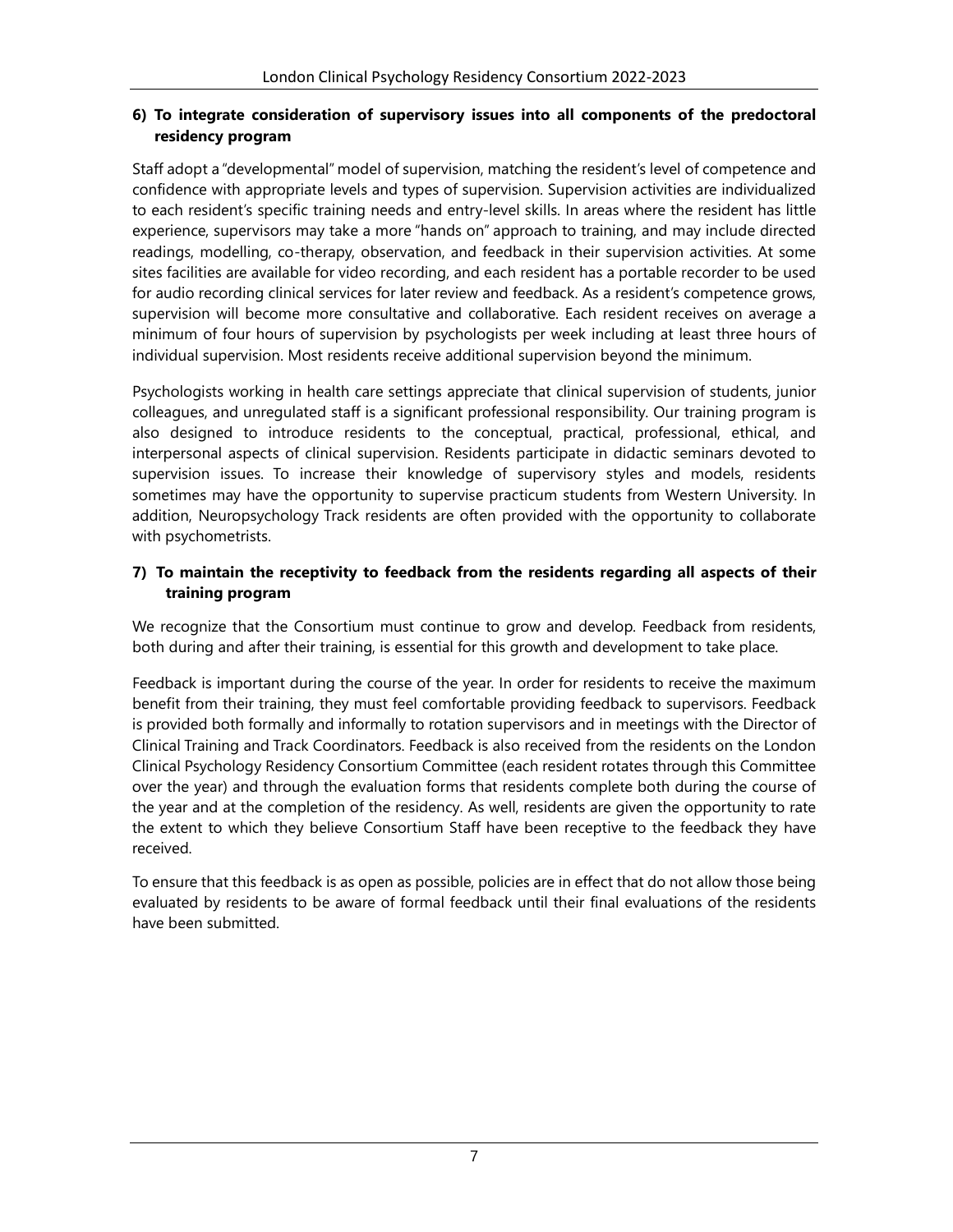# **CONSORTIUM PARTNERS**

## **London Health Sciences Centre**

*Working together to shape the future of health*

[www.lhsc.on.ca](http://www.lhsc.on.ca/)

*Site Coordinator: Dr. Brendan Guyitt*

London Health Sciences Centre (LHSC) is a leading academic health organization that encompasses multiple hospitals, community clinics and research sites across the city of London, Ontario. LHSC provides primary, secondary, tertiary, and selected quaternary services and is one of the largest acute care teaching organizations in Canada. Dedicated to excellence in patient care, teaching, and research, each year the LHSC staff of over 14,000 care for over one million inpatients, outpatients, and emergency patients each year.

With a focus on patient-centered care, LHSC is guided by four values: Compassion, Teamwork, Curiosity, and Accountability. Its multiple sites include University Hospital, Victoria Hospital, Children's Hospital, the Westmount Kidney Care Centre, Byron and Victoria Family Medical Centres, and Riverview. Affiliated with Western University, LHSC is also home for the Lawson Health Research Institute, Children's Health Research Institute, and the Canadian Surgical Technologies & Advanced Robotics (CSTAR). Psychology at LHSC is located at three sites: University Hospital, in the north end of London; Riverview near central London; and Victoria Hospital, in the south end of London, which is also the location of the Children's Hospital.

## *Psychology at London Health Sciences Centre*

Consistent with LHSC's values statement, patients are at the centre of psychological services at LHSC. Psychologists provide clinical psychology and neuropsychology services through consultation, assessment, diagnostic, and treatment services to a wide variety of adult and child/adolescent inpatient and outpatient programs. LHSC psychology staff include approximately 30 psychologists, 4 psychometrists, 1 psychological associate, and a number of support staff (see **Consortium Staff Biosketches** for a description of staff members). Services are delivered in individual, family, and group formats and psychologists typically work as team members and/or serve as valued consultants to physicians and other health care professionals both within the hospital and throughout the community. Assessment and treatment strategies include cognitive, behavioural, developmental, personality, eclectic and neuropsychological approaches. As clinicians, we are committed to curiosity, accountability, and the promotion of health in its broadest sense, including the enhancement of physical, emotional, cognitive, and social well-being. Compassion and care, coupled with clinical innovation, are distinguishing features of our patient services. Despite diverse services and different geographic locales, Psychology maintains its cohesion as a profession through regular meetings and rounds. Our staff is also strongly committed to the enhancement of psychology as a profession through continuing staff education and leadership in organizations devoted to professional growth.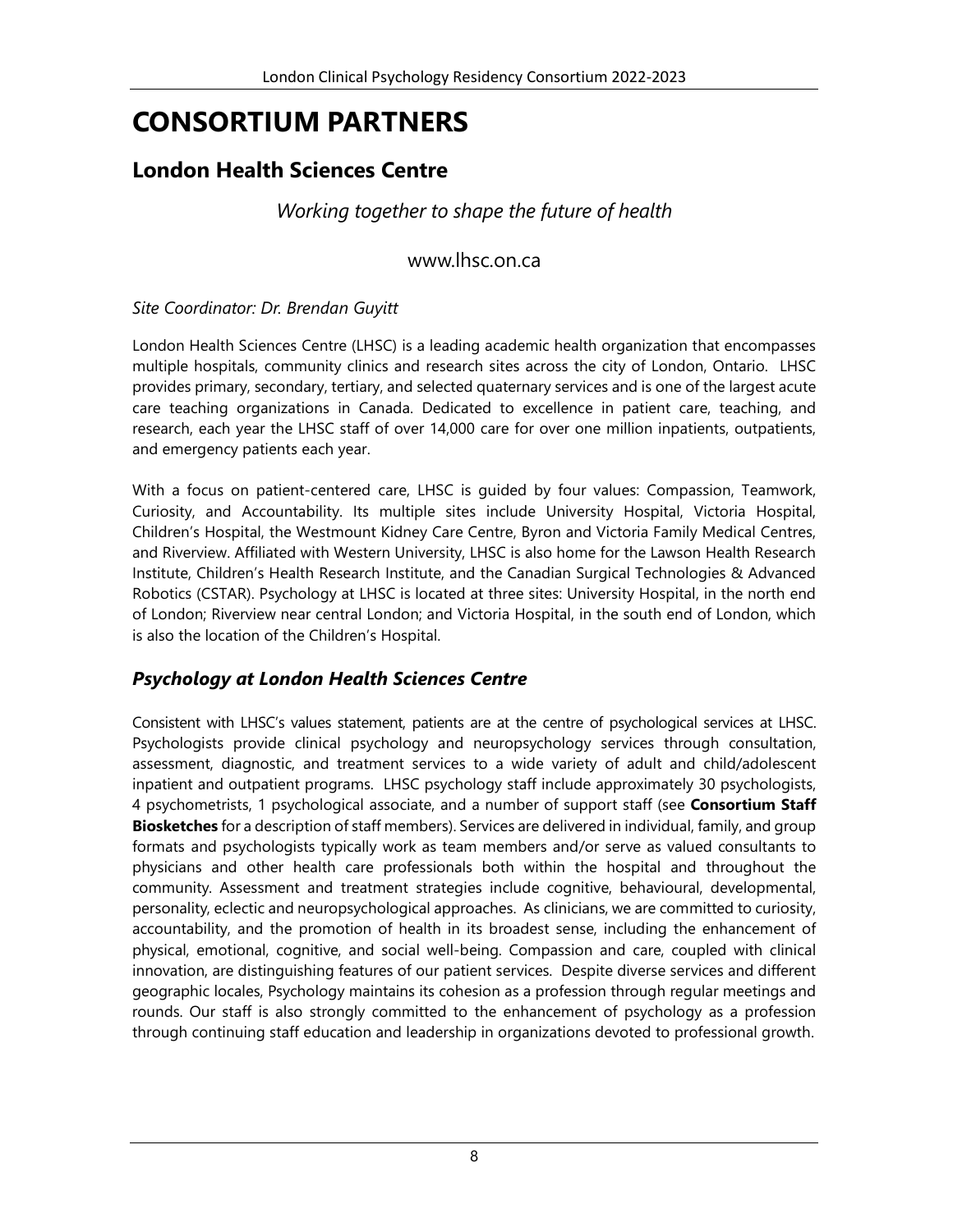# **St. Joseph's Health Care London**

*Guided by the people we serve… Provided by people who care*

[www.sjhc.london.on.ca](http://www.sjhc.london.on.ca/)

*Site Coordinator: Dr. David LeMarquand*

Renowned for compassionate care, St. Joseph's Health Care (SJHC) London is one of the best academic health care organizations in Canada dedicated to helping people live to their fullest by minimizing the effects of injury, disease, and disability through excellence in care, teaching, and research.

St. Joseph's Health Care London is a major patient care, teaching, and research centre with a distinguished legacy of service to London, Southwestern Ontario, and the veterans of Canada dating back more than 140 years. St. Joseph's six key role areas include acute/ambulatory care, complex care, veterans care, long-term care, rehabilitation and specialized geriatrics, and specialized mental health care. Facilities and services including St. Joseph's Hospital, Parkwood Institute, Mount Hope Centre for Long Term Care, and Southwest Centre for Forensic Mental Health Care are part of the St. Joseph's family. Our research arm, the Lawson Health Research Institute, directs research to the development of new knowledge that is continually being applied directly to patient care. More than 400,000 patients annually receive care from more than 4,500 physicians and staff at St. Joseph's Health Care London. St. Joseph's Health Care London is affiliated with Western University.

## *Psychology at St. Joseph's Health Care London*

Psychology at St. Joseph's Health Care London is firmly committed to the organization's vision and mission, and to our core values: respect, excellence, and compassion.

Psychology at St. Joseph's is well connected to the profession as a whole. Staff members are involved in training, program evaluation and development, and in leadership, within the hospital and in professional organizations. Many staff members have appointments with academic departments including Psychology and Psychiatry, and several are scientists within the Lawson Health Research Institute.

Psychology Staff includes full-time and part-time psychologists, psychometrists, and others aligned with our profession (see **Consortium Staff Biosketches** for a description of staff members). Psychology maintains its cohesion as a profession via meetings, attendance at joint city-wide discipline-specific and interprofessional events, and regular collegial consultation.

Psychology Staff at St. Joseph's Health Care London work within a Program Management framework as members of interprofessional teams. They are represented in programs across all hospital sites, and offer a full range of therapeutic and assessment services to clients with complex needs. Psychology provides services to individuals seeking rehabilitation; in behavioural medicine programs; and in outpatient clinic consultation. A full range of theoretical orientations as well as therapeutic and assessment approaches are represented.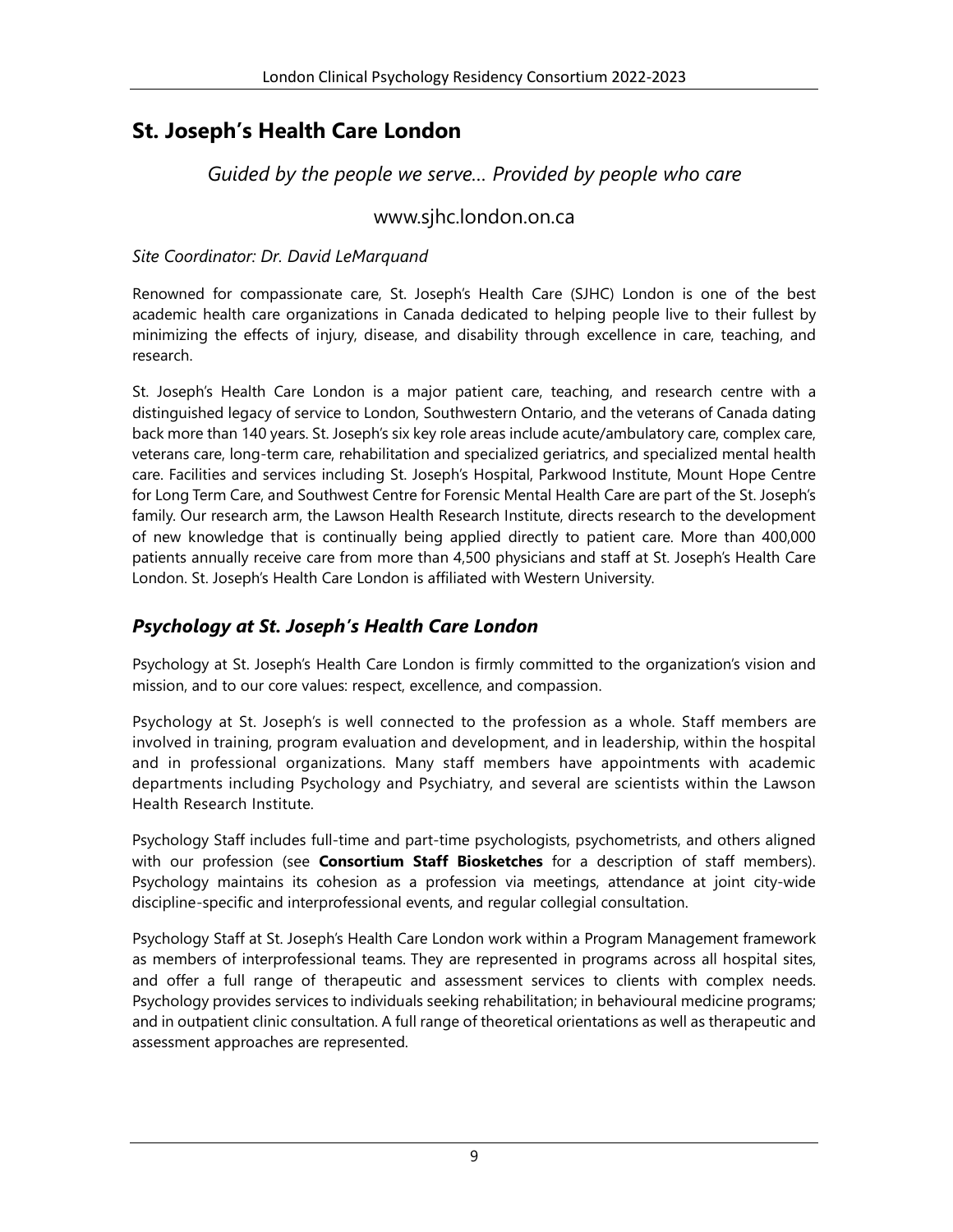## **Child and Parent Resource Institute (CPRI)**

*Mission: Providing specialized, trauma-responsive mental health and developmental services to achieve best possible outcomes for Ontario's children and youth.*

#### www.ontario.ca/page/child-and-parent-resource-institute-cpri

#### *Site Coordinator: Dr. Craig Ross*

Child and Parent Resource Institute (CPRI) is operated directly by the Ontario Ministry of Children, Community and Social Services. Located in a large, scenic area in west London, CPRI provides provincial, highly specialized, trauma-informed treatment and targeted intervention services for children and youth with complex special needs including severe behavioural and emotional challenges, mental health and developmental disabilities, and autism.

Short-term inpatient residential and outpatient community services at CPRI are in partnership with community service providers. This may include interdisciplinary assessment, consultation, and treatment for those ages 0-18 who are at risk of displacement from home, school and/or community. CPRI has six inpatient units and a school on site. Unit demographics and population may change based on referral patterns to best meet the needs of dual diagnosis and/or mental health populations.

Outpatient programs see children and youth with any combination of aggression, self-harm, intellectual and learning disability, anti-social behaviour, and psychiatric disorder, typically with impairments across many domains. Specialty Clinics include: The Brake Shop, Mood Disorders and Anxiety, Attachment Consultation and Education Services, Home Visiting Program for Infants, Interdisciplinary Autism Services, Dual Diagnosis Behaviour and Anxiety, and Sexual Behaviours.

CPRI has an extensive focus on developing innovative practices that support improved outcomes in the sector through research, education, training, and publications. CPRI offers clinical evidenceinformed training and education resources to children/youth, families, and agencies. These learning opportunities are also open to psychology residents. Formats include in-person workshops, community presentations, webinars, and webcasts of international speakers as well as our own clinical expertise.

CPRI is Canada's first Sanctuary Certified Organization. The Sanctuary Model recognizes how trauma can affect everyone in an organization: clients, clinicians, and support staff. By using Sanctuary, we create a trauma-sensitive, democratic, and non-violent culture that promotes healing.

## *Psychology at CPRI*

The Psychology Staff at CPRI offer team leadership and are integrated into a variety of interprofessional services. They work with a number of other professionals including Psychiatrists, Developmental Paediatricians, Social Workers, Speech and Language Pathologists, Occupational Therapists, Child and Youth Workers, and teachers. Psychology at CPRI is firmly connected to the profession as a whole and several CPRI Psychology Staff members have appointments with Western University's Department of Psychology as well as with the Psychiatry Department in the Schulich School of Medicine and Dentistry.

Eight psychologists and two psychometrists offer assessment, treatment, leadership, training, and research to support CPRI's 6 inpatient and 9 outpatient programs. See **Consortium Staff Biosketches**  for a description of staff members, and see CPRI's website [\(www.ontario.ca/page/child-and-parent](http://www.ontario.ca/page/child-and-parent-resource-institute-cpri/)[resource-institute-cpri/\)](http://www.ontario.ca/page/child-and-parent-resource-institute-cpri/) to obtain more information about our specialized services and/or resident opportunities within them.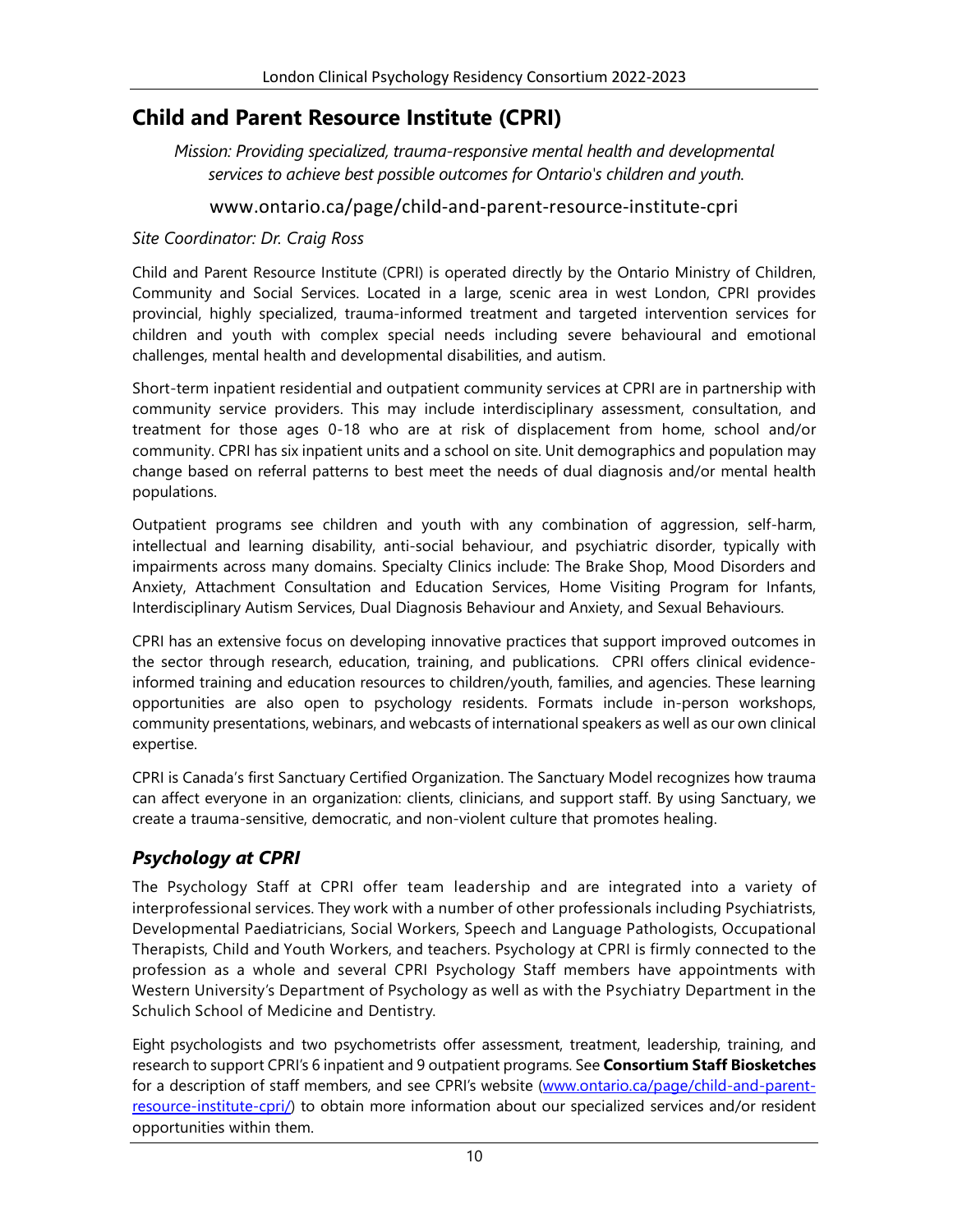## **Vanier Children's Mental Wellness**

## *Real Families. Real Problems. Real Help.*

#### [www.vanier.com](http://www.vanier.com/)

#### *Site Coordinator: Dr. Sabrina Chiarella*

Vanier Children's Mental Wellness (Vanier) has been a leader in children's mental health, helping vulnerable children and youth overcome serious emotional and behavioral problems for over 50 years. In 2014, the Ministry of Child and Youth Services designated Vanier as the Lead Agency for Children's Mental Health in London and Middlesex. Vanier's programs are flexible and responsive to the specific needs of each family. Services include individual, family, and group therapy, crisis intervention, residential and treatment foster services, specialized classrooms, parent support, respite, and community outreach. Many of the children receiving Vanier's services are reacting to overwhelming stresses within their lives including death, divorce, violence, abuse, neglect, and parental mental health or substance abuse problems. Some are coping with problems or conditions resulting from genetic or prenatal origins. The mission of Vanier is to help children to reach their full potential by working with the child and family's unique strengths, needs, and culture to prevent or reduce serious mental health problems. They meet this by living their vision to create a caring, emotionally healthy, and supportive community where all children, including the most vulnerable, reach their full potential to lead safe, productive, and independent lives.

## *Psychology at Vanier*

Psychological services at Vanier are currently available to children and youth until age 14, with the primary focus on pre-school and pre-adolescent age groups. Vanier's clients are among the most complex in the children's mental health system, often meeting criteria for externalizing behaviour disorders compounded by trauma histories, learning disabilities, internalizing disorders, and family problems. Psychology Staff provide assessment, consultation, and treatment services across the range of services available at the agency. Although Vanier Psychology Staff are assigned to specific clinical teams, we often consult and collaborate with each other. We also lead quality improvement initiatives at Vanier and consult to Vanier management regarding the development and evaluation of programs, as well as collaborating on multi-centre research projects involving Vanier. The primary functions of Psychology Staff at Vanier are providing assessments directly for clients and providing consultation to staff. The Psychology Staff at Vanier currently includes 4 part-time psychologists (see **Consortium Staff Biosketches** for a description of staff members). Psychology Staff provide leadership within the organization and within the profession in London and region.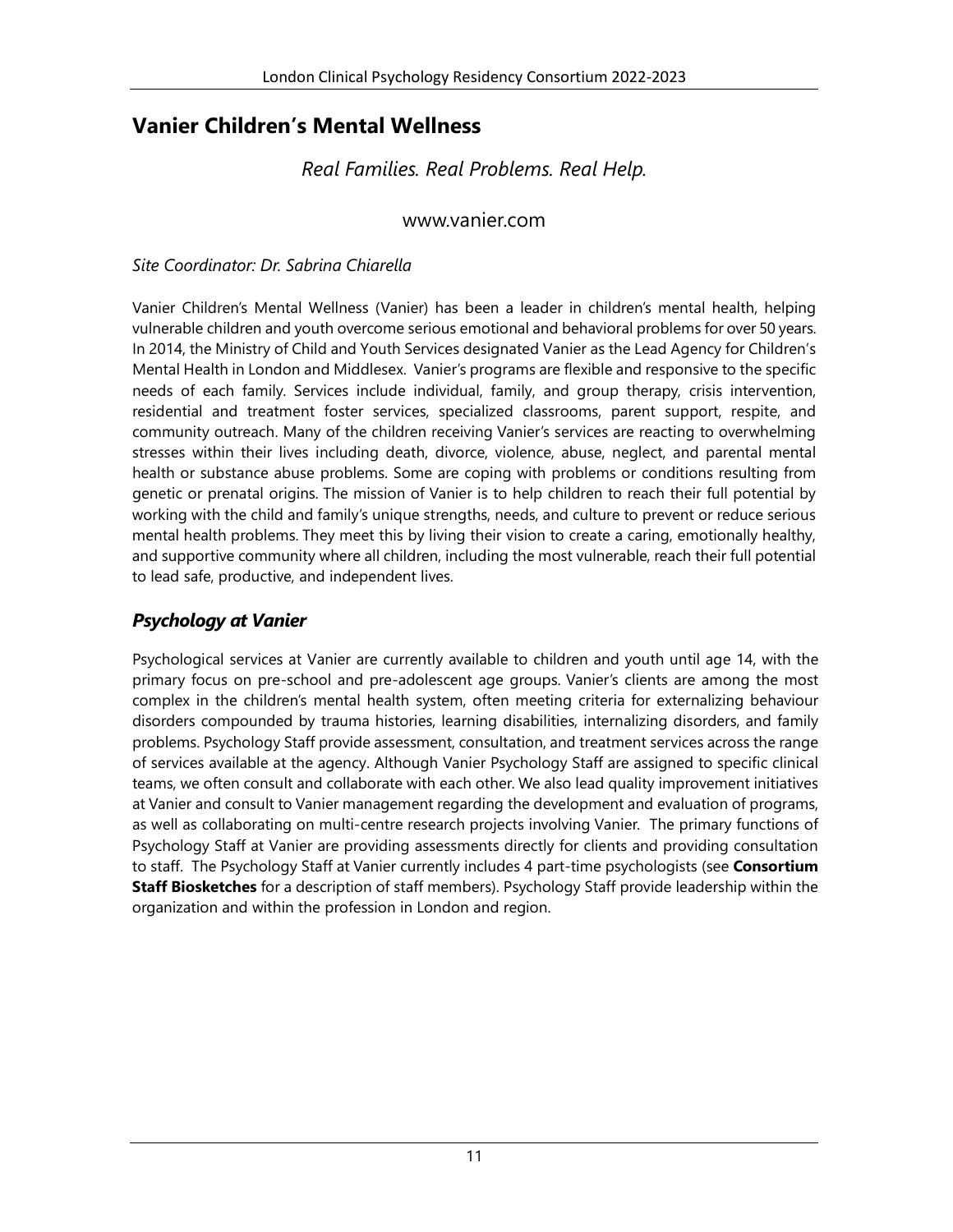## **Mental Health Care, Health and Wellness at Western University**

www.uwo.ca/health/mentalhealth

### *Site Coordinator: Dr. Terry McQuaid*

Mental Health Care, Health and Wellness at Western University is dedicated to the provision of an array of integrated professional and accessible services that help graduate and undergraduate students achieve their personal, academic, and professional goals in a confidential and caring environment. Staff at Mental Health Care, Health and Wellness seek to respect the dignity and diversity of students and prepare them for engagement as global citizens. Mental Health Care, Health and Wellness at Western University is a LGBT2QIA positive space. Mental Health Care is housed in the Western Student Services Building in the heart of the campus.

Mental Health Care, a division of Health and Wellness at Western University, recently amalgamated with Student Health Services. Our unit also has close relationships with other specialized student services, such as Student Accessibility Services, Campus Case Management, Learning Development and Success, the Writing Centre, Academic Counselling, the Indigenous Student Centre, and the International and Exchange Student Centre.

## *Psychology at Western's Mental Health Care, Health and Wellness*

Mental Health Care, Health and Wellness at Western University is governed by the guiding values of the university and the profession of psychology. A commitment to the training of students for counselling/clinical careers is evident in our long history of providing placement opportunities for students from a variety of programs.

Mental Health Care, Health and Wellness staff include Psychologists, Master's level Registered Psychotherapists, and Master's level registered Social Workers. Other Health and Wellness staff at Student Health include physicians, Psychiatrists, nurses and support staff.

All Mental Health Care, Health and Wellness staff are involved, to varying degrees, in the provision of core activities: intake assessments, crisis intervention and triage, walk-in single-session counselling, and individual and group psychotherapeutic intervention. Our responsive care model emphasizes shorter-term psychotherapy, but all staff manage some longer-term cases. A range of theoretical orientations is represented (see **Consortium Staff Biosketches** for a description of staff members).

Psychologists are also involved in supervision of practicum and placement students. Psychologists consult with the university community and work closely with staff from other services on campus. For example, staff may receive referrals from or consult with Accessibility Services. Staff also consult with other service providers, such as physicians or academic counsellors, allowing for some opportunities in interdisciplinary care. Psychologists at our centre also frequently refer to community and hospitalbased programs.

Closely tied to Western's Department of Psychology, Faculty of Education (Counselling Program), Faculty of Social Work, and to Western University as a whole, Mental Health Care, Health and Wellness at Western University provides an exciting intellectual context in which to work.